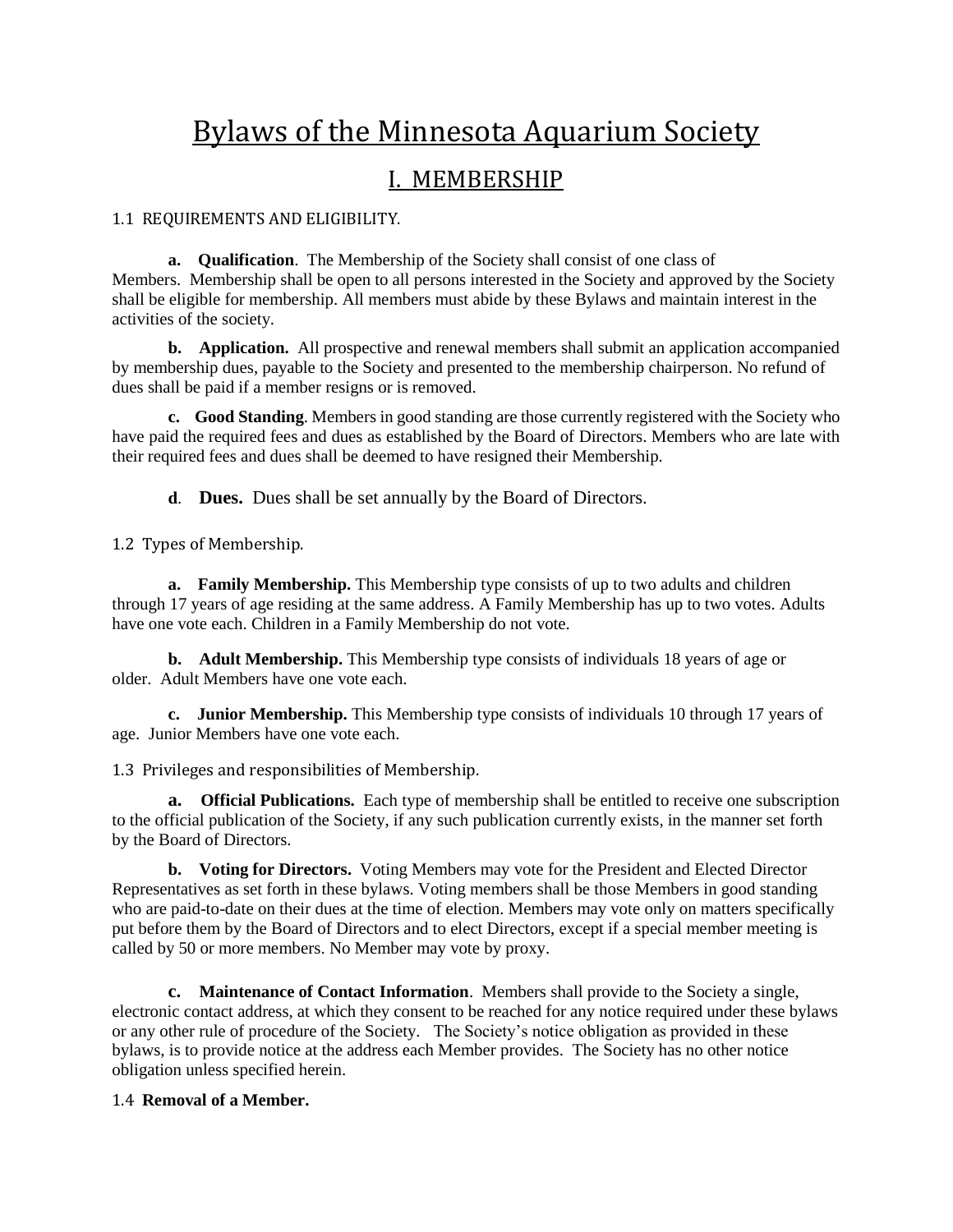Any Member may be removed from Membership by a majority vote of the Board of Directors only for cause, which is defined as failure to pay dues, multiple failures to follow the rules and regulations of the Society in the sole discretion of the Board of Directors, and activities considered detrimental to the mission of the Society in the sole discretion of the Board of Directors.

# II. MEMBERSHIP MEETINGS

#### 2.1 MEMBERSHIP MEETINGS.

**a. General meetings**. The Society shall hold General Membership Meetings at a place and time designated. The number of General Membership Meetings per year shall be determined by the Board of Directors. One time per year, in May, the members shall elect Directors to fill the seats of those Directors whose terms have expired, in keeping with these bylaws.

## III. BOARD OF DIRECTORS

### 3.1 DIRECTOR RESPONSIBILITIES.

**a. Governing body**. The governing body of the Society shall be the Board of Directors. The Board of Directors shall be responsible for executing all matters of policy (administrative, finance, rules) and the overall management of the Society.

**b. Policies and Procedures.** The Board may establish policies and procedures setting forth the operation of the Board, the Directors, and other related matters. Such policies and procedures shall not supersede these Bylaws or the Articles of Corporation. Any interpretation of any policies and procedures which does not conflict with these Bylaws or the Articles of Corporation shall be the preferred interpretation.

### 3.2 MAKE-UP.OF THE BOARD

**a. Qualifications**. Any candidate for any Director office must be been a Member of the Society in good standing during all of the six months immediately prior to an election. A Director must agree to abide by the goals and mission, the Bylaws and Articles of Corporation, as well as by the applicable local, state, and federal laws and regulations. In addition, the Board may establish specific qualifications for candidates to the Board which shall not affect the status of any Director during the term to which they are currently elected, unless voluntarily waiver by the Director affected.

**b. Composition**. The Board shall be composed of nine Directors: the President, Vice President, three Appointed Directors and four elected Representative Directors. The three Appointed Directors will be called Treasurer, Secretary, and Under-Director. Four Representative Director positions will be called Director 1, Director 2, Director 3, and Director 4.

### 3.3 COMPENSATION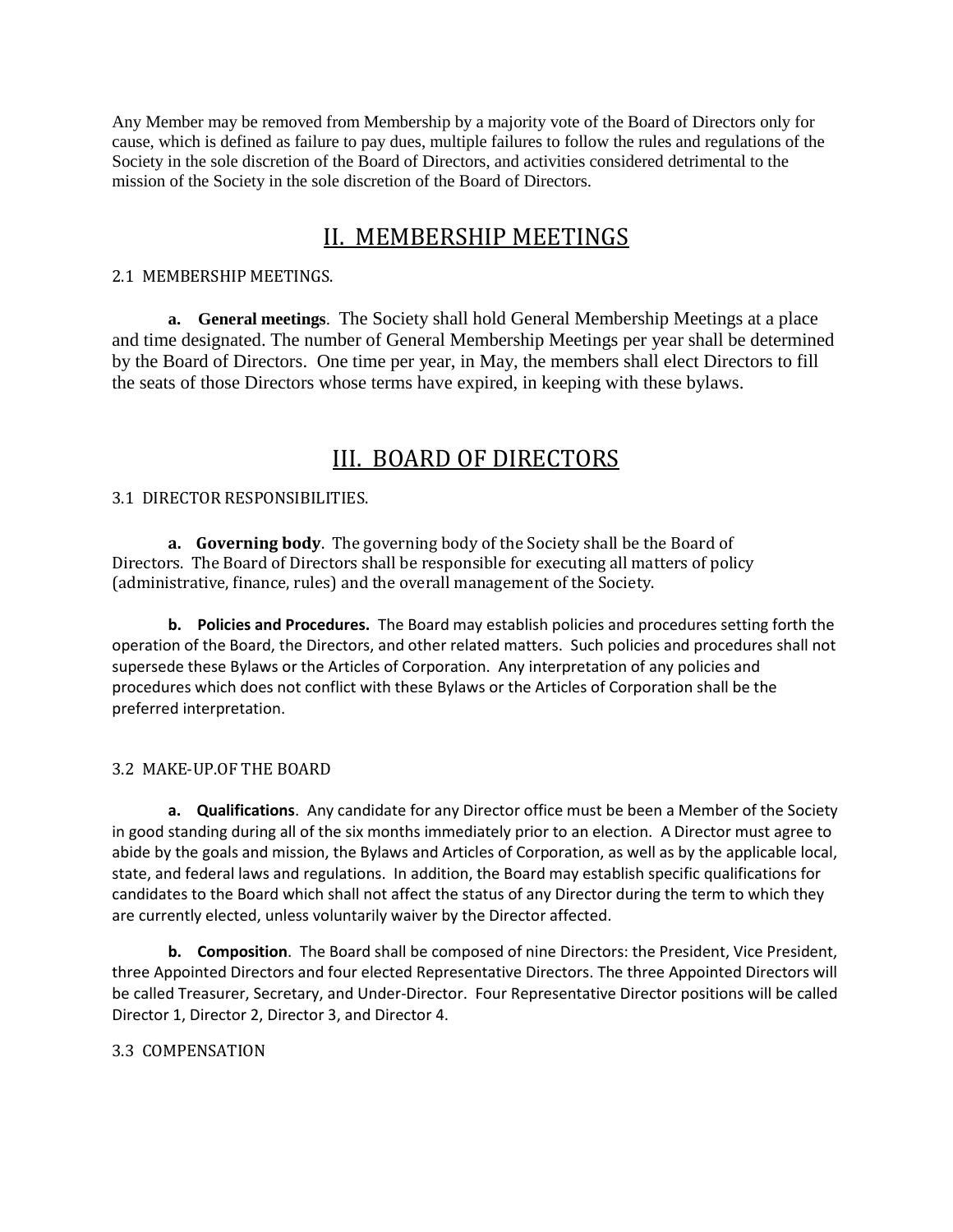**a. Fees and Remuneration**. No Director shall receive any fees or remuneration for serving on the Board. However, the Board may authorize reimbursement for approved expenses incurred in carrying out the business of the Board.

## IV. ELECTION, TERMS AND SEATING OF DIRECTORS

### 4.1 ELECTIONS

**a. Holding of Elections.** Director elections shall be held annually prior to the end of the expiring Directors/President's terms (typically in May). In extenuating circumstances, the board may delay election(s), when in the interest of the general membership. The board may, in its discretion, hold elections in any of the following ways:

- In-person election; or
- Electronic election meeting; or
- Send an electronic or physical election ballot to members

**b.** Voting. All voting Members who are currently present at a duly held election are qualified to vote for the two director positions opening that year and for the President. Each Member may vote for one Presidential candidate and two candidates for Representative Director.

**c. Tie resolution.** Should the voting for any office result in a tie, a second ballot shall be held immediately. Should that also result in a tie, then a coin flip shall be held to determine the winner.

#### 4.2 TERMS OF DIRECTORS

**a. Terms.** Except for the President, whose term is one (1) year (followed by an additional year as Vice President), the term for all other elected Directors is two (2) years, except as provided in Section 4.5 (Vacancies). Terms shall begin at the adjournment of the General Membership Meeting in June. If any Director resigns or is removed pursuant to Section 4.4, the Board of Directors may appoint a replacement for the balance of such Director's term upon a majority vote of the Board of Directors.

**b. Election of President.** The President is elected each year by the Members at the General Membership Meeting held in May. Election for President is held first, before the election for other Directors.

**c. Vice President.** The President shall transition at the end of the one year term as President to becoming the Vice President for the year immediately following.

**d. Elected Representative Directors.** Representative Directors are elected by the Members at the General Membership Meeting held in May. In any election for Representative Directors, the two members who receive the most votes are elected. The Director positions shall be elected so that the odd numbered Directors will be elected in odd numbered years and even numbered directors will be elected in even numbered years.

**e. Appointed Directors.** The Treasurer, Secretary, and Under-Director shall be nominated from interested members of the Society and appointed by a majority vote of the other Directors then in office.

4.3 Resignation. Any Director may resign from the Board of Directors by giving notice to the President or verbally at a duly held meeting. Such resignation shall take effect at the time specified therein, or, if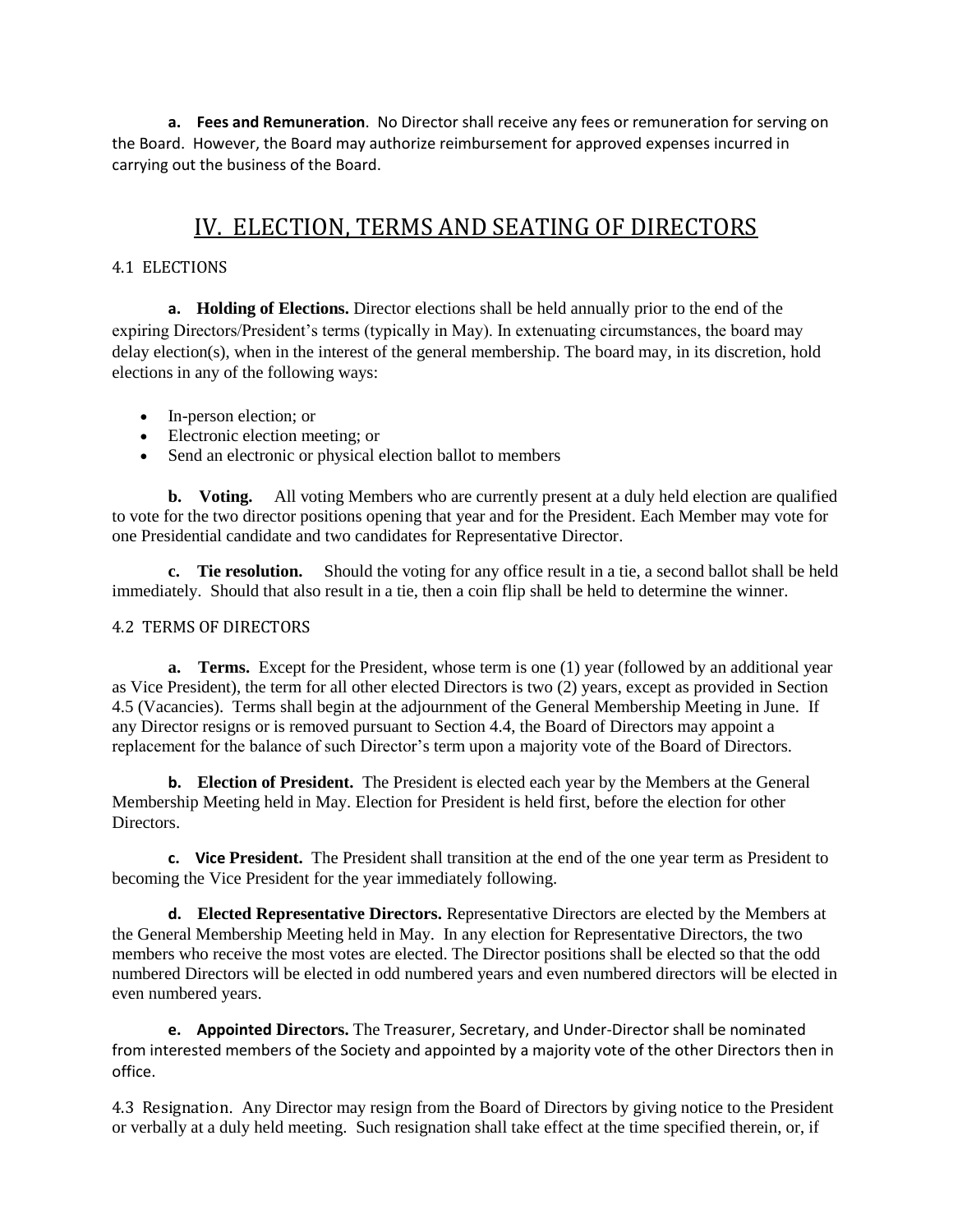no time is specified, at the time of acceptance thereof as determined by the President. If the President chooses to resign, he or she shall give written notice to another Officer.

4.4 Removal. Any Director may be removed from the Board of Directors, with or without cause, such as unexecused absences from two consecutive BOD meetings, by a two-thirds (2/3) vote of the currently seated Directors. The President must notify the Board of Directors of a proposal to remove a Director and may call a special meeting for a vote on removal or place the issue on the agenda of a regular Board of Directors meeting. The President or other Officer must also provide at least seven days advanced written notice of the impending removal to that Director, stating the reason. For removal The Director must have an opportunity to be heard by the Directors before the effective date of removal. A Director who is removed from the Board of Directors in the manner described in this section may not apply for, and may not be seated to any position on the Board of Directors for one year from the date of the meeting at which they have been removed.

4.5 Filling of Vacancies. In the event of the death, removal or resignation of a Director, a successor shall be elected to fill the unexpired term by majority vote of the currently seated Directors provided that the successor meets all the requirements of these Bylaws for eligibility for the seat to which they are being elected.

4.6 Interim Appointments. The President may make interim appointments to fill positions on the board or to any committee. Such appointments are effective when made, but must be ratified by the Board or Membership, at the next meeting of such body. If such appointments are not so ratified, the appointment shall end upon the adjournment of the meeting of such body which follows the appointment.

# V. POWERS AND DUTIES OF DIRECTORS

### 5.1 GENERAL DUTIES OF DIRECTORS

- **a.** Be present and participate at all regularly scheduled Board meetings.
- **b.** Each Director shall be responsible for all committees assigned to them by the Board of Directors.

5.2 PRESIDENT The President shall preside over all General Membership Meetings and Board meetings, exercise general supervision over affairs activities of the Society. The President shall be authorized to sign all documents required for the business of the Board and the Society, and in general perform all duties usually incident to the office of the President, and such other duties set forth by the Board. The President serves as a member, by virtue of office, of all standing and special committees of the Board and may vote on any matters properly before any body. The President shall have the authority to sign checks. The President shall be the co-signer with the Treasurer for withdrawals of funds from the Society's savings account or Certificates of Deposit (CD).

5.3 VICE PRESIDENT. In the absence of the President, the Vice-President shall assume the duties and responsibilities of the President. The Vice-President shall use his/her knowledge and experience to advise the Board during the Board meetings.

5.4 TREASURER. The Treasurer shall be responsible for funds received by the Society and keep them in a bank selected and approved by the Board of Directors. Records of all monetary transactions shall be kept by the Treasurer and presented at each Board meeting, and, if required by the Board of Directors, at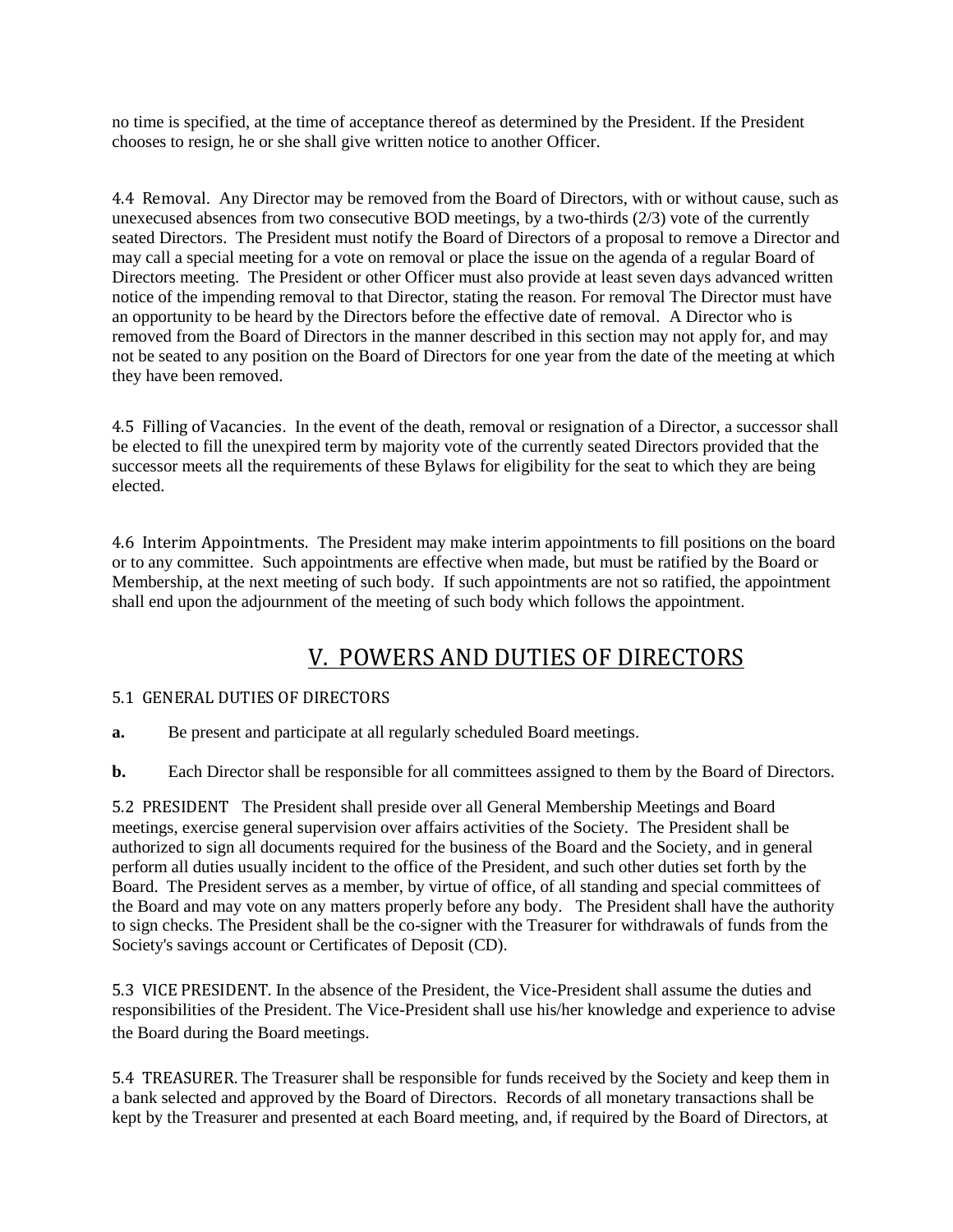the General Membership Meeting. The Treasurer shall be the co-signer with the President for withdrawals of funds from the Society's savings account or Certificate of Deposit (CD). The Treasurer shall also have the authority to sign checks.

5.5 UNDER-DIRECTOR. The Under-Director shall be responsible for filling, on a temporary basis, the positions of Secretary and/or Treasurer if either one of those officers resigns or is removed from office. The Under-Director will be an authorized co-signer of withdrawals with the Treasurer. Under-Director shall be responsible for the recording of minutes of all meetings where the Secretary is absent and shall fill that position until the return of the Secretary or a new appointment is made.

5.6 SECRETARY. The Secretary shall be responsible for keeping the minutes of all Membership and Board meetings of the Society and the official business conducted. The Secretary shall be responsible for the general correspondence of the society and for seeing that all documents important to the Society are archived.

# VI. BOARD ACTION AND DECISION MAKING

6.1 Quorum for Regular Meetings of the Board of Directors. A majority of the currently seated Directors shall constitute a quorum for action at a meeting of the Board of Directors. Once a quorum has been established at a Board of Directors meeting, a majority vote of the Directors present shall be an act of the Board of Directors, except where noted within these Bylaws.

6.2 VotingOnly Directors shall have a vote on motions at Board of Directors meetings. The President and Vice President may cast votes in the same manner as other Directors. Each Director shall have one vote, Only Directors may make motions at Board of Directors meetings.

6.3 Required Vote for Act of Board of Directors.Provided a quorum exists, a majority vote of the Directors present shall be an act of the Board of Directors, unless the act of a greater number is required by law or by these Bylaws. Except where otherwise required by law, the Articles or these Bylaws, the affirmative vote of a majority of the Directors present at a duly held meeting shall be sufficient for any action.

# VII. GENERAL REQUIREMENTS FOR ALL MEETINGS

7.1 Procedure. Rules as may be established by the Board of Directors for such purpose shall govern meetings in all cases to which they are applicable and in which they are not inconsistent with these Bylaws, the Articles of Incorporation, law, or any special rules of order the Board of Directors may adopt.

7.2 Special Notifications**.** Notice called for under these Bylaws, shall be given in advance of the meeting by the contact method provided as required of members per section 1.3

7.3 Actions**.** A motion properly made and seconded, which after any period given for discussion, and which is approved by the required majority of those entitled to vote for that type of action at the meeting, is an approved action of that body.

7.4 Voting. There shall be no vote by proxy allowed at any meeting of the Board of Directors, any committee, or Membership.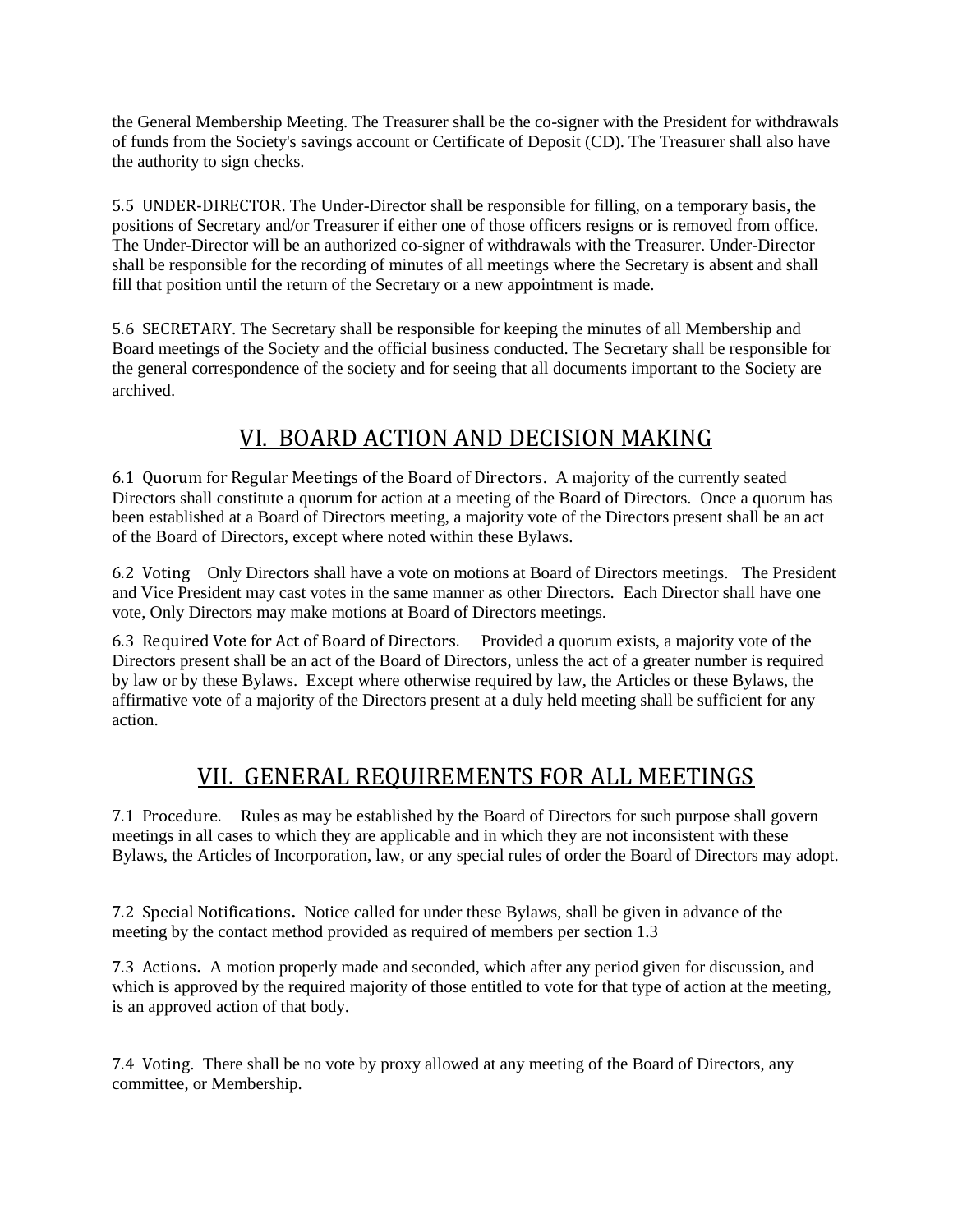7.5 Meeting and Voting by Electronic Presence. Any member eligible to participate and/or vote at a meeting may do so through electronic methods, if such person can communicate on a substantially simultaneous basis with each other person participating in the meeting.

7.6 Written Action without a Meeting**.** The Board of Directors or any committee may take an action in writing, signed, or consented to by authenticated electronic communication, by the number of members of that body that would be required to take the same action at a meeting of that body at which all of its members were present. This method of taking an action should be used only when the results of an action are required earlier than they might be obtained by waiting for the next regularly scheduled meeting of that body.

7.7 Notice Motion by Written Action. Every effort shall be made to provide at least two day's prior notice to a Body before taking any written action without a meeting.

7.8 Authenticated Electronic Communication**.** Electronic Communication shall include electronic mail, fax, telephone and any other method of communication that is generally considered to assure accurate and prompt delivery of the message.

7.9 Minutes. Minutes of all Board meetings shall be kept and reported, as appropriate, to the full Board of Directors. All approved minutes of meetings shall be made available upon request to any members of the Society.

### VIII. MEETINGS OF THE BOARD OF DIRECTORS

8.1 Regular Meetings of the Board of Directors . Regular meetings of the Board of Directors shall be open to all Directors and Members and shall be held on a date, time and place set by the Board of **Directors** 

8.2 Frequency and Place**.** The Board of Directors shall have at least eleven (11) regular Board meetings a year at a time and place designated by the Board

8.3 Annual Financial Report**.** An annual financial report shall be presented to the Board each May by the Treasurer and then made available to any member of the Society upon request.

# IX. PUBLICATIONS

9.1 Publications. The Society shall have the authority to publish an official publication, *Aqua News*, or special mailings as determined by the Board of Directors, which may be distributed to all the Society members, exchange clubs and contributors.

### X. AMENDMENT OF BYLAWS

10.1 Proposed Amendments, Notice and Adoption. Any Director or Member may propose an amendment to these Bylaws by giving notice thereof to the Secretary.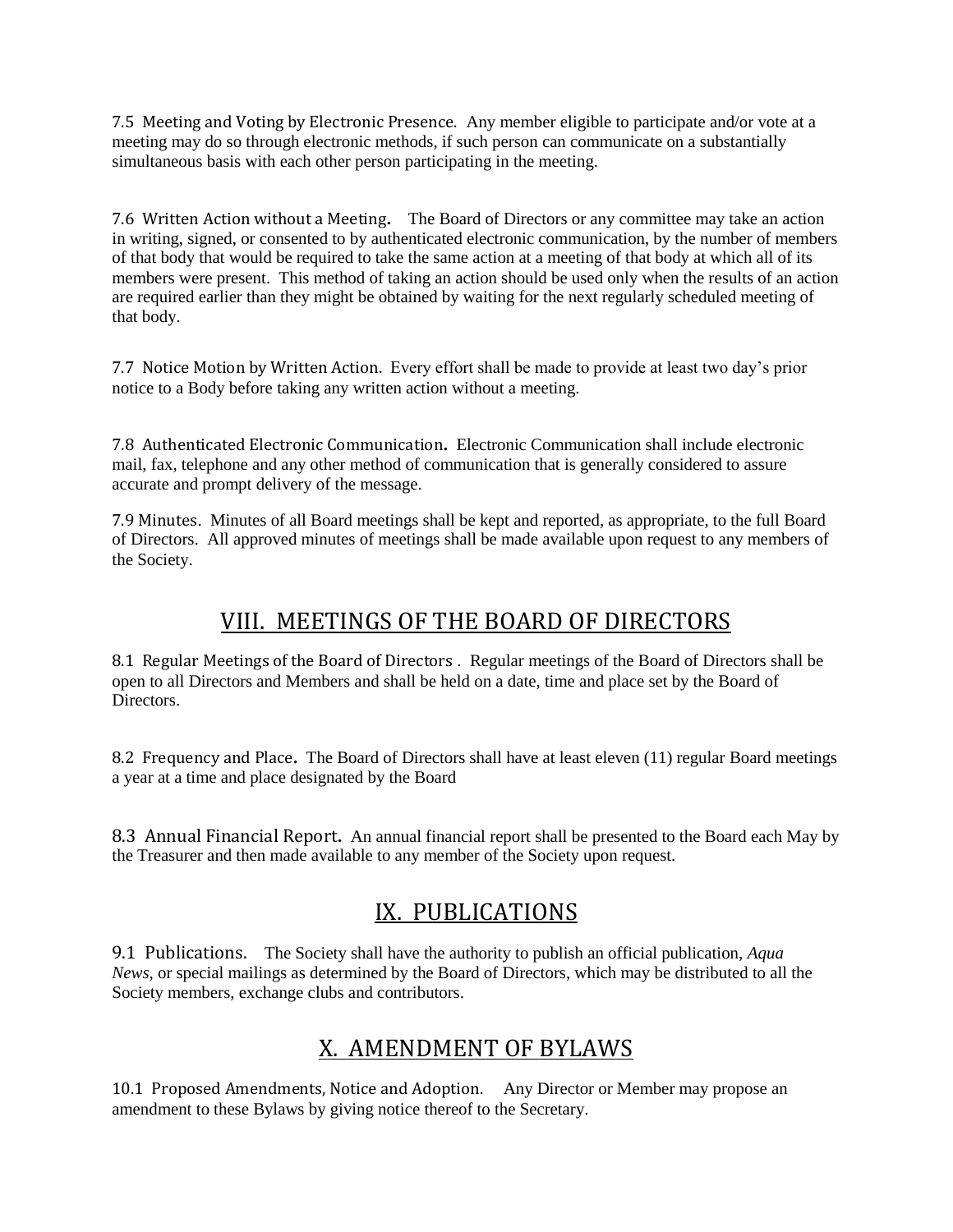10.2 Membership Proposed Amendments Proposed amendments to these Bylaws must be signed by at least ten percent (10%) of the voting members of the Society and submitted to the Secretary.

10.3 Notification of Proposed Amendments The contents of the proposed amendment or a summary shall be included in the notice sent to each member, or otherwise made available to each member in advance of the regular or special meeting called for the purpose of considering such amendment. This meeting shall be held within sixty (60) days of the Director submitted or Member's signed proposal .

10.4 Board Action on Proposed Amendments The proposed amendments shall be voted on at the next Board of Directors meeting after submission. If approved by two-thirds (2/3) of the Directors at a Board meeting where a quorum is present the approved amendments shall then be voted on at the next General Membership Meeting. If approved by two-thirds (2/3) of the voting membership present at a General Membership Meeting, the amendments shall take effect immediately following their approval, unless the motion to approve states another effective date.

### XI. COMMITTEES AND TASK FORCES

11.1 Establishment of Committees and Task Forces. The Board of Directors may establish Committees and ad hoc Task Forces as needed. Members of Committees and Task Forces shall be appointed subject to guidelines established by the Board of Directors and may be removed or reassigned by the Board. Committees and Task Forces shall be subject to the control and direction of the Board of Directors. The President shall be a member of all Committees and Task Forces by virtue of being President of the Society.

11.2 Sanctioned**.** Any group or event organized outside of the Board of Directors or of an established committee is not considered to be sanctioned by the Society.

11.5 Committee and Task Force Chairs. All Committees and Task Forces shall have one principal chair. The President shall either designate the chair of each Committee or Task Force, or the Board of Directors may establish a procedure by which the chair is chosen and their term set.

### XII. CONFLICTS OF INTEREST, DISCLOSURES AND RESTRICTIONS

12.1 Conflict of Interest The interests of the Society shall be the first priority in any decisions and actions. No person serving on a Society body may use their position to, directly or indirectly, obtain for themselves or any member of their household, family members or business, a material, financial benefit or gain greater than another person in the community. Any likelihood for a person to benefit in this manner constitutes a conflict of interest.

12.2 Conflict Defined. A director has a material financial interest in each Society in which the director, or the spouse, parents, children and spouses of children, brothers and sisters and spouses of brothers and sisters of the directors, or any combination of them have a material financial interest. A director does not have a material financial interest in a resolution fixing the compensation of the director or fixing the compensation of another director as a director, officer, employee or agent of the Society, even though the first director is also receiving compensation from the Society.